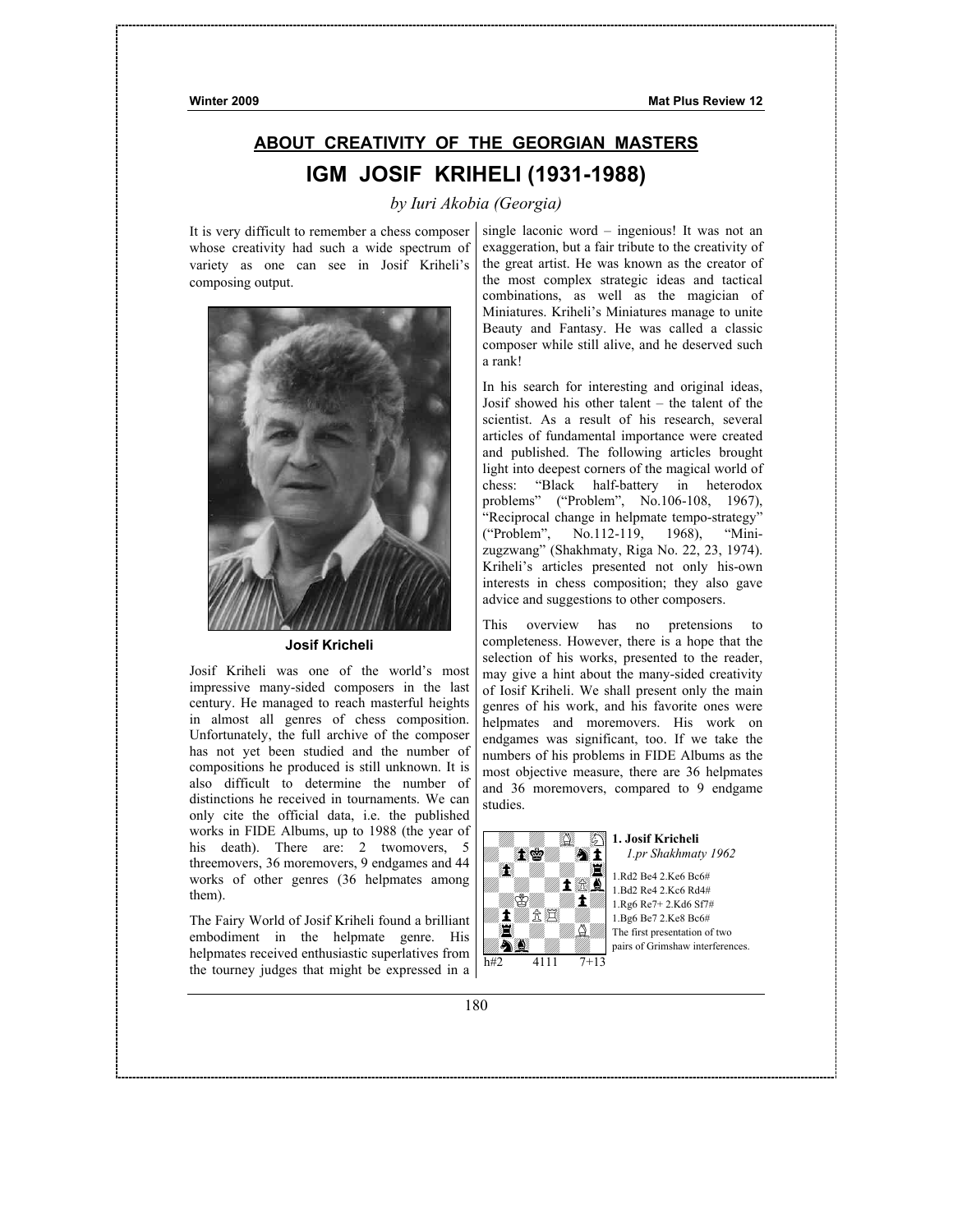#### **Mat Plus Review 12 Winter 2009**





 $h#3$  211...  $6+8$  $| \rangle \rangle$ |||||||| |||||||| ||||||||  $\pi$   $\pi$ 101 -|||||||| |||||||| £¤£¤£¬£1¤mX£¤£¤££¤£¤£¼Y¤¤£¤£¤£¤££¤£º¹¤£¤¤£º2p£¤o£¤»¤£¤£¤Z£¤£¤£¤£





#### **2. Josif Kricheli** *2.pr Probleemblad 1963*

1.Be5 Bb4 2.Bb8 Qd5 3.Sf2 Bd2# 1.Bxf6 Qf8 2.Bd8 Qf1 3.Sd4 Bf4# 1.Ba3 Be5 2.Bf8 Qd1 3.Sf4 Bd4# Three beautiful Echo-mates, based on WQ unpinning, in a very light form.

**3. Josif Kricheli** *1.pr Problemista 1964*

1.f5 Rc4 2.0-0 Rg4# 1.Sb4 Bc4 2.0-0-0 Be6# White Grimshaw and black castling in an excellent form.

**4. Josif Kricheli** *1.pr Shakhmaty 1965*

1.Bf1 Bc6 2.Kc4 Rc8 3.Bd3 Ba4# 1.Rd1 Rc6 2.Kxe4 Ba8 3.Rd3 Rxf6# White Grimshaw on c6 and self-blocks on d3.

- **5. Josif Kricheli** *2.pl Kom. pervenstvo SSSR 1966*
- h#5 3+6 promoti-ons of WP to Q and S, \*1... d4 2.Bf4 d5 3.Bb8 d6 4.Ba7 d7+ 5.Kb8 d8=Q# 1.Kb8 d4 2.Bf4 d5 3.Bc7 d6 4.Ka7 dxc7 5.Ba8 c8=S# Beautiful moremover with excelsior and Model mates.

## **6. Josif Kricheli**

*1.pr Gazeta Czestochowska 1967*

1... Sf4 2.Rg3 Sg6 3.Kg2 Kg7 4.Kh3 Kh6 5.Qd2+ Kh5 6.Qh2 Sf4#

1... Kh6 2.Rg2 Sg5 3.Kg1 Kg6 4.Kh2 Kh5 5.Qd1+ Kh4 6.Qh1

The Kriheli theme in helpmate moremover. Miniature in the Neuman form, with Echo-play and Chameleon Echo-mates.









# **7. Josif Kricheli**

*1.pr Priokskaya pravda 1968*

1.Se1 Qc8 2.hg5 Sf6# 1.Sd2 gh6 2.Se4 Sf4# Tempo-strategy of white and black, with Model mates.

#### **8. Josif Kricheli**

*1.pr Probleemblad 1970*

a) 1.g2 Qxg2 2.Qb1 Kf2 3.Kb2 Ke3+ 4.Kc1 Qd2# b) 1.Qc1 Qh2 2.Kb3 Kg2 3.Kc2 Kf3+ 4.Kd1 Qe2# Chameleon Echo-mates in a clear-cut mechanism of  $\overline{2+5}$  Echo-play. A minimal Miniature.



1.Bd1 Qa6 2.Qxd5 Sc4# 1.Bf3 d6+ 2.Bd5 Sf5# The theme condition of the match was to present the same strategy of white and black in different phases. The complex strategy involves battery mates with pins on d5, unpin, decoy, and a critical move.

#### **9. Josif Kricheli** *1.pl WCCT 1967-71*

1.Bd1 Qa6 2.Qxd5 Sc4# 1.Bf3 d6+ 2.Bd5 Sf5# The theme condition of the match was to present the same strategy of white and black in different phases. The complex strategy involves battery mates with pins on d5, unpin, decoy, and a critical move.

Most of Kriheli's moremovers belong to the Logical school:



**11. Josif Kricheli** *1.pr Problemblad 1972*

**1.Bh2+ Kh1 2.Bd6 Kg1 3.Rg2+ Kh1 4.Re2 Kg1 5.Bh2+ Kh1 6.Bf4 Kg1 7.Rg2+ Kh1 8.Rf2 Kg1 9.Rf1#**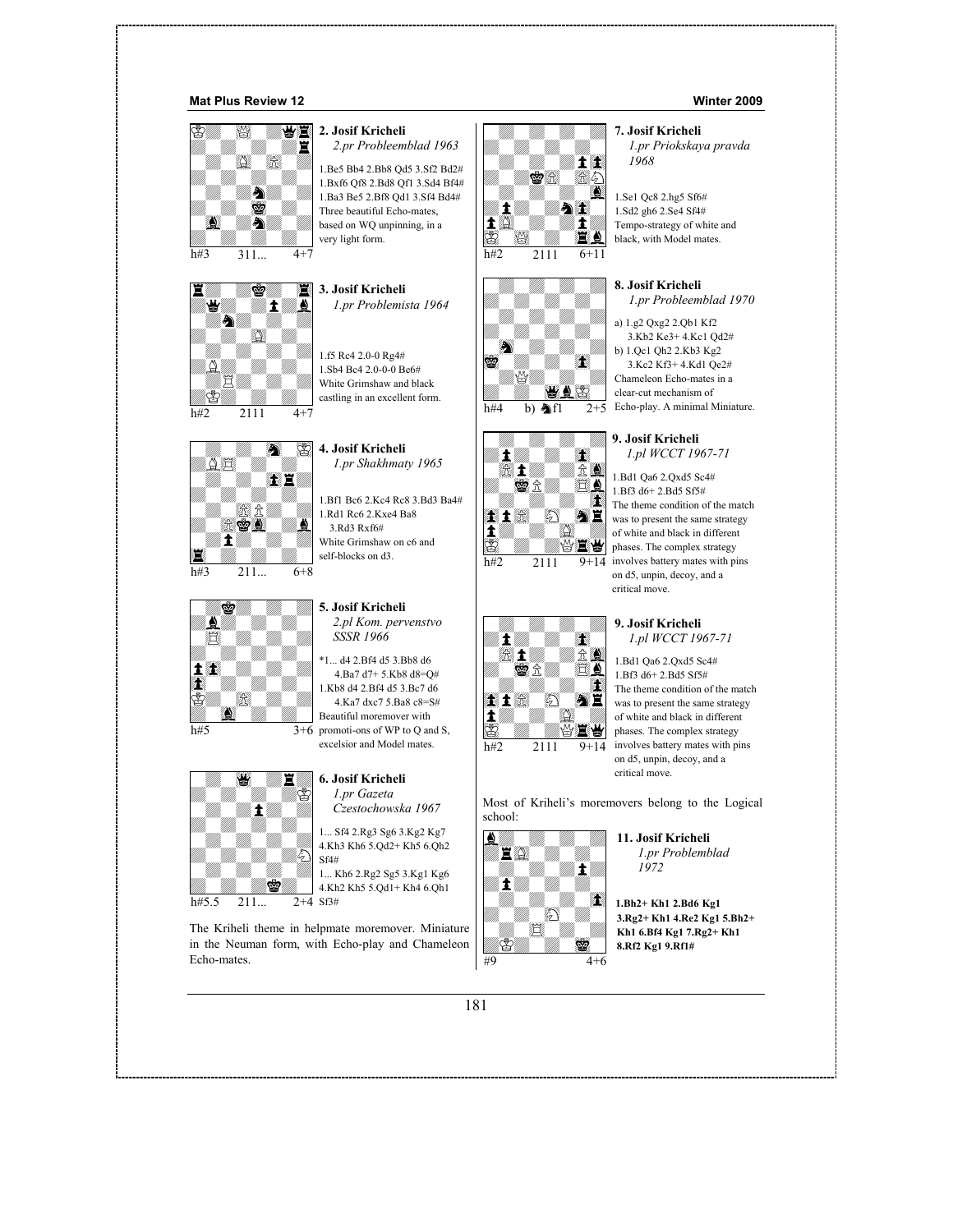







## **12. Josif Kricheli** *1.pr Petrov MT 1976*

1.Rc3? Rxc8!; 1.Bf5? g6! 2.Rc3 Bb4 3.Rd3 Rd8!

**1.Bd7 Rd8 2.Be6 Rd6 3.Bf5 Rf6** (3...g6 4.Re3 Rd3 5.exd3 Bc5 6.d4 Bxd4 7.Bd3) **4.Rc3 Bb4 5.Rd3 Sc5 6.Re3 Rxf5 7.f4+ Kxg4 8.h3#**

**13. Josif Kricheli** *1.pr Schach-Echo 1977*

1.Bf2? Ra3!; 1.Be1? Rd8! **1.Bg3 Kg5 2.Rg7+ Kh6 3.Rd7 Kg5 4.Bh4+ Kh6** (4...Kxh4 5.Rg7) **5.Be1 c3 6.Bg3** (6.Bf2? Re8!) **6...Kg5 7.Rg7+ Kh6 8.Re7 Kg5 9.Bh4+ Kh6 10.Bf2 Rg8 11.Be3+ Rg5 12.Bf5 a1Q 13.Rh7#**

**14. Josif Kricheli** *1.pr The Nortwest Chess 1977*

#9 4+6 **5.Bc3+ Ka2 6.Be6 Rg6 7.Bf7 1.Bc7** (threat 2.Be5+ Ka2 3.b4) **1...Rh5 2.Bb6 Rh4 3.Ba5 Rg4 4.Bd5!** (4.Bf7? Rf4! ili 4.Be6? Re4!, and if 4. Bc3+ Ka2 5.Bd5 Rb4 6.Bxb4 h2!) **4...Rg5 Rg7 8.Bxg7 h2 9.b4#**

|||||||| **AII** A  $|1|$  $\sum_{i=1}^n\frac{1}{(i-1)!}\prod_{i=1}^n\frac{1}{(i-1)!}\prod_{i=1}^n\frac{1}{(i-1)!}\prod_{i=1}^n\frac{1}{(i-1)!}\prod_{i=1}^n\frac{1}{(i-1)!}\prod_{i=1}^n\frac{1}{(i-1)!}\prod_{i=1}^n\frac{1}{(i-1)!}\prod_{i=1}^n\frac{1}{(i-1)!}\prod_{i=1}^n\frac{1}{(i-1)!}\prod_{i=1}^n\frac{1}{(i-1)!}\prod_{i=1}^n\frac{1}{(i-1)!}\prod_{i=1}^n\frac$ |||||||| |||||||| |||||||| |||||||| £Z£¤£¤£¤¤«¼»¤£¬££¤£¤£¤»¤¼£¤£¤£¤££¤£¤£¤£¼¤£¤£¤£¤m£¼£¤W¤£n¤0¤£¤£¤2

 $\#9$  4+10



### **15. Josif Kricheli** *1.pr FPG–100 1978*

1.Bf4? Re8! **1.Be5 Kg1 2.Rg2+ Kh1** (2...Kf1 3.Bd4) **3.Rd2 Kg1 4.Bh2+ Kh1 5.Bf4 Kg1 6.Be3+ Kh1 7.Bxd7 Sd8 8.Bg4 ~ 9.Bf3#**

**16. Josif Kricheli** *1.p The Northwest Chess 1979*

1.Rdd8? Bh3! **1.Ra7+ Kc8 2.Rh5 Rh3 3.Rc5+ Kd8** (3...Kb8 4.Rb7+) **4.Rd5+ Kc8** (4...Ke8 5.Rb5) **5.Ra8+ Kc7 6.Rdd8 c1Q**





*1.pr Olimpiiski turnir 1982*

1.Re1? Rc6!; 1.Be4, Rd6! **1.Bc2 Rh3 2.Bg6 Rh7 3.Be4 c6 4.Bf5 Rh6 5.Re1 f3 6.Bc2 Sb5 7.Bb3#**

| Ø |      | 18            |
|---|------|---------------|
|   | 1000 | 1.            |
|   |      | 1.1           |
| Ą |      | (t)<br>2      |
|   |      | K<br>7.       |
|   |      | 9.<br>$4 + 7$ |

**18. Josif Kricheli** *1-2.pr Gebelt–70 JT 1984* 1.Be8? Ra1! **1.Bb1 Kh5 2.Be7** hreat  $3.Bg6+ Kh6 4.Bf6#$ **2...Kh6 3.Rg6+ Kh5 4.Rg3 Kh6 5.Bf6 Kh5 6.Bg6+ Kh6 7.Be8 Kh7 8.Rh3+ Kg8 9.Rh8#**

W¤£¤£¤£¤¤£3£¤£¤£0¤£¤£¼£¤¤£¤W¤£¤££¼£¤£¤£¤¤£¤»¤Y¤££¤»¬£¤£¤¤£¤£¤o¤£**17. Josif Kricheli** At about the same time, Iosif Kriheli simultaneously began trying his hand at problems and studies. Although his "pro-blemists soul" took a lead, his achievements in the art of endgames are significant, too. His endgames (around 180) clearly express the specific style of the author. His favorite themes, stalemate and positional draw, illustrate the author's interest in the "psychology of the weaker side". Most of his endgames do not present "outside effects". In them, an internal tension is felt, and the logic of play is based on precise calculation. Many of his studies reveal masterful finishing and a delicate taste. Yes, the fine taste in all genres was essential for the inner world of Josif Kriheli.

It is necessary to note, that the selected studies may not quite meet the requirements of our readers. However, the time at which they were composed should be taken in consideration. Above all, it is perfectly clear how carefully the author treated the purity of his endgames. Nowadays – unfortun-ately – such an attitude can rarely be found.



**19. Josif Kricheli** *5.pr Shakhmaty v SSSR 1954*